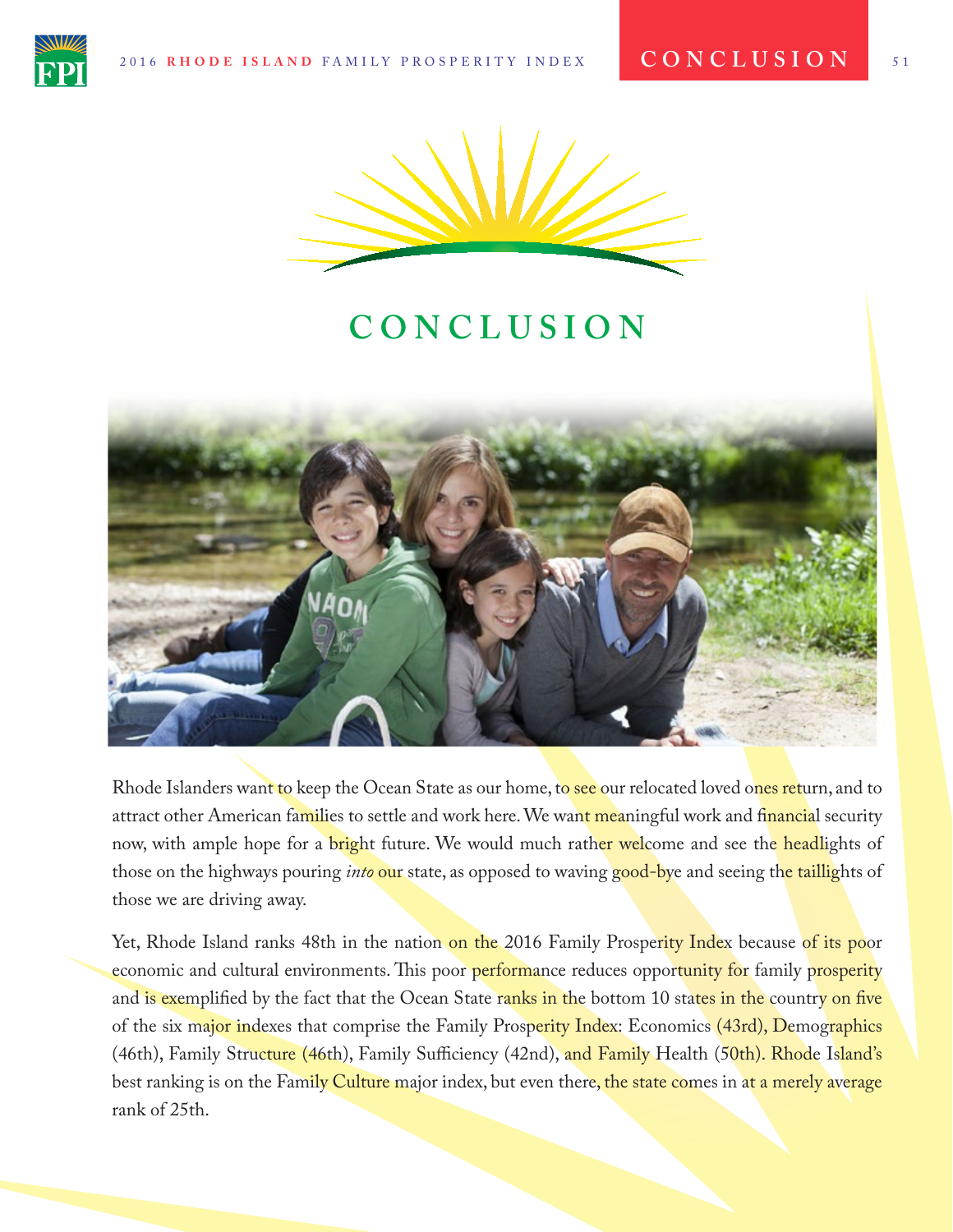Both lawmakers and community leaders are encouraged to realign their priorities to place a focus on the family as a holistic unit — taking into consideration more than just material needs, but also people's social, cultural, and familial needs. Translated, this means that being able to set a self-sufficient example for our children and save for our futures via good-paying jobs and intact marriages — and the pride and dignity associated with them — is the best path to upward mobility and a better quality of life.



Based on this FPI analysis of publicly-available data from government and private sources, Rhode Island can begin to improve its ranking — and the well-being of its residents — by reversing the crowdout of the private sector and of civil society by an over-intrusive government, by enlisting civic and religious leaders to advocate for improved social and cultural self-standards, by empowering families with additional educational options for their children, by improving opportunity for a higher quality of life in our state in order to stem the state's out-migration problem, and by passing aggressive drug and criminal justice reforms that will help curb its illicit drug use epidemic.

This means that higher self-sufficiency and productivity and lower reliance on government assistance is the true path to happiness and success.

Ronald Reagan once said about too much government intervention:

*[It] robbed us of our tiller and set us adrift. Helping to restore these values (faith, family, neighborhood, work and freedom) will bring new strength, direction and dignity to our lives and to the life of our nation. It's on these values that we'll best build our future.46*

To that end, and throughout history, major Democrat and Republican icons — and people from across the philosophical spectrum  $\frac{a}{a}$  are on the vital need for work and strong families.

Rhode Island's politicians would do well to focus on minimizing government encroachment on its citizens by reducing its onerous tax burden, which, in turn, would spark new entrepreneurship and jobs, and on taking up pro-family measures that encourage healthy familial activity. Rhode Island's community and religious leaders would also do well to inspire their constituents to aspire to a higher level of selfsufficiency as part of stronger marriages or otherwise healthier lifestyles.

Religious institutions and other elements of civil society can help mitigate Demographic Winter in the Ocean State by addressing issues associated with family fertility, out-of-wedlock births, incarceration and drug abuse, and overall religious participation.

<sup>46</sup> Reagan, Ronald, "Radio Address to the Nation on Administration Policies," August 25, 1984. http://www.presidency.ucsb.edu/ ws/?pid=40297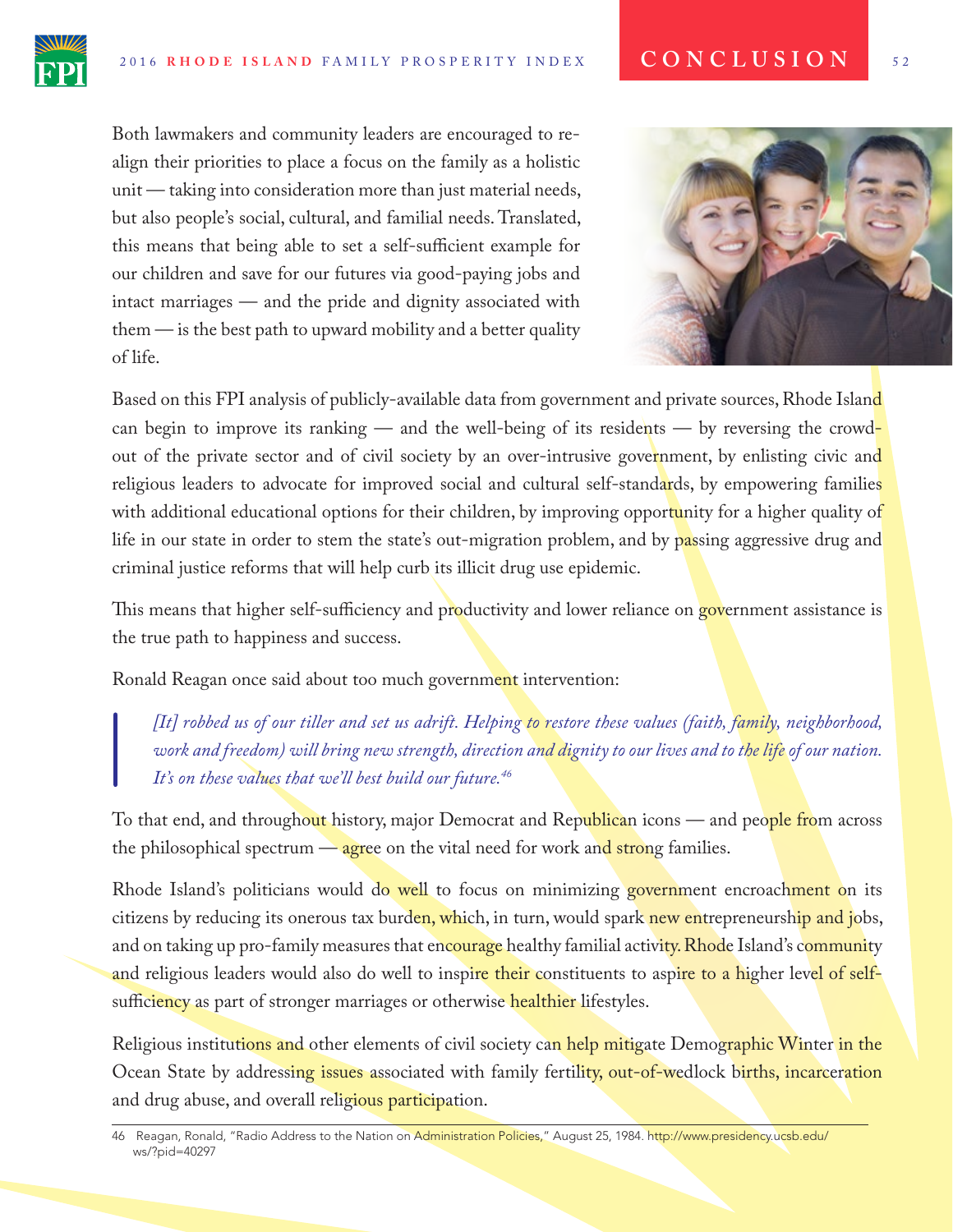In dollar terms, lowering Rhode Island's state and local tax burden to the national average would require a \$450 million tax cut out of the \$5.4 billion in taxes raised in FY13. To match Florida, where a plurality of Rhode Island out-migrants choose to settle, would require a tax reduction of \$1.5 billion. Keep in mind, of course, that these are static estimates and that any move to reduce tax burdens at this level would be a strong boost to the private sector — thus signifcantly reducing the needed size of the tax cut

in dollar terms because of naturally increased tax revenue.

Ironically, a debate in Rhode Island years ago about repealing its state sales tax might have been just what the doctor ordered. But political leaders were not ready for such bold action then. A thorough economic modeling of the tax plan by economists at the Beacon Hill Institute

*Sales tax reform may just be what the doctor ordered!*

found that by eliminating this regressive tax — which disproportionately harms average and low-income families — Rhode Island can create up to 25,000 new jobs. This kind of reform can improve the quality of life for Rhode Islanders today and snowball to create even more good jobs that will attract Americans — especially young people — from other states to move into our state in the future, rather than forcing out our family members and neighbors.<sup>47</sup>

> As the Family Prosperity Index demonstrates, the job security and individual **economic** opportunity resulting from a reform of the sales tax or similar measures would likely have the added benefit of improved social and cultural circumstances for Rhode Island families. Clearly, lowering the state and local tax burden on Rhode Island's families and businesses should be a major policy priority. This can only happen effectively if overall government spending is reduced.

Rhode Island must set itself on a path to grow its family and business population, thus increasing its productivity and tax base and improving the quality of life for its resident families. Our Ocean State can ill afford to continue to lose even more of its workforce or business and community leaders to other states.

At the same time, Rhode Island must maximize the productivity and availability of its existing labor force in the short term since importing new talent is a longer-run endeavor. As virtually all political and community leaders agree, workforce development begins with educational proficiency. Rhode Island must embrace education reforms that are transforming lives in other states in America and reverse its current trend of backtracking on such reforms under pressure from special interest groups.

47 The Rhode Island Center for Freedom and Prosperity plan involving the elimination of the state sales tax called Prosperity's "Zero.Zero" plan involving the elimination of the state sales tax can be found here: http://rifreedom.org/0-0-sales-tax/